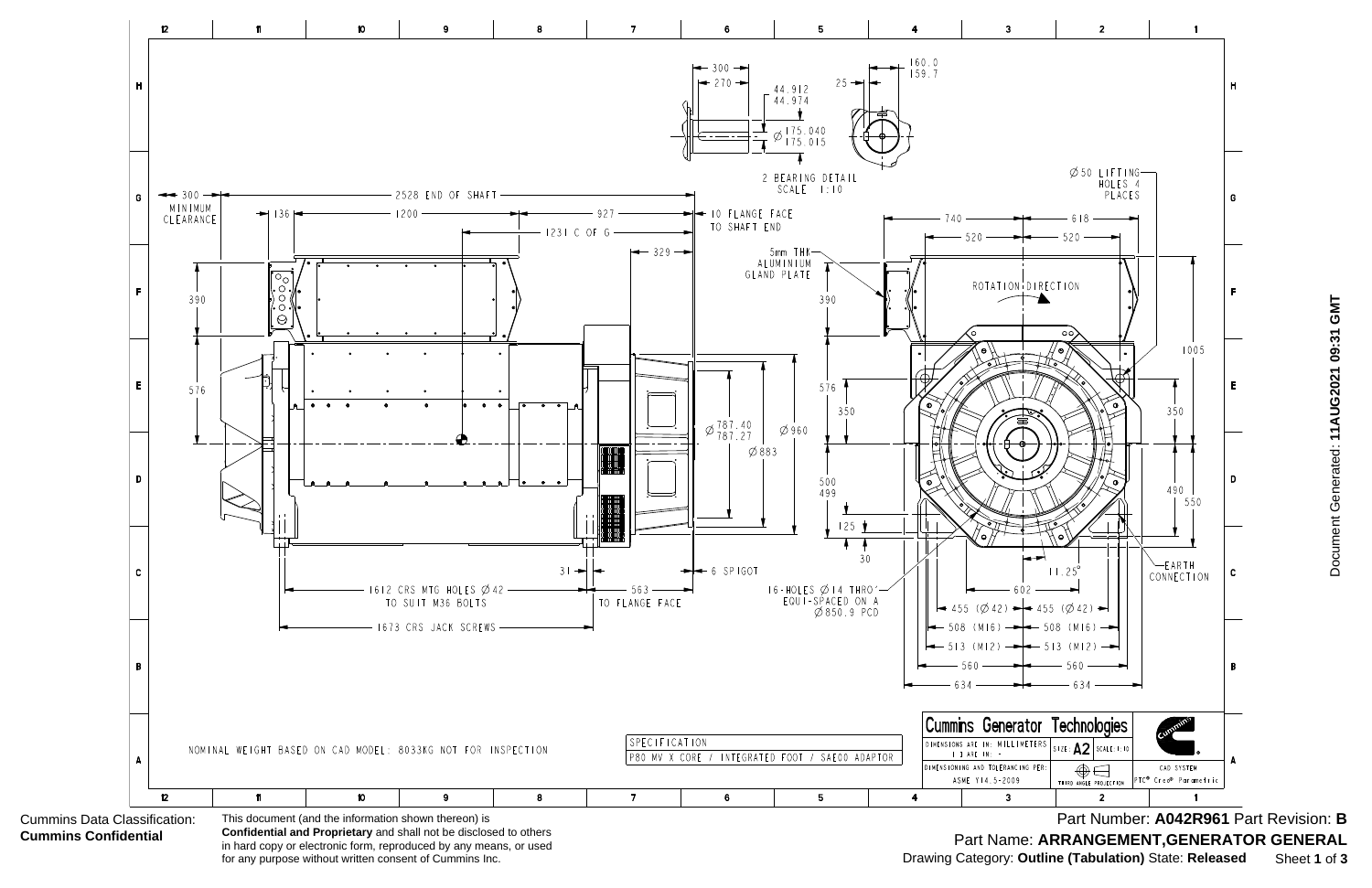Cummins Data Classification: **Cummins Confidential**



**Confidential and Proprietary** and shall not be disclosed to others in hard copy or electronic form, reproduced by any means, or used for any purpose without written consent of Cummins Inc.

Document Generated: 11AUG2021 09:31 GMT Document Generated: **11AUG2021 09:31 GMT**

Part Number: **A042R961** Part Revision: **B** Part Name: **ARRANGEMENT,GENERATOR GENERAL** Drawing Category: **Outline (Tabulation)** State: **Released** Sheet **2** of **3**